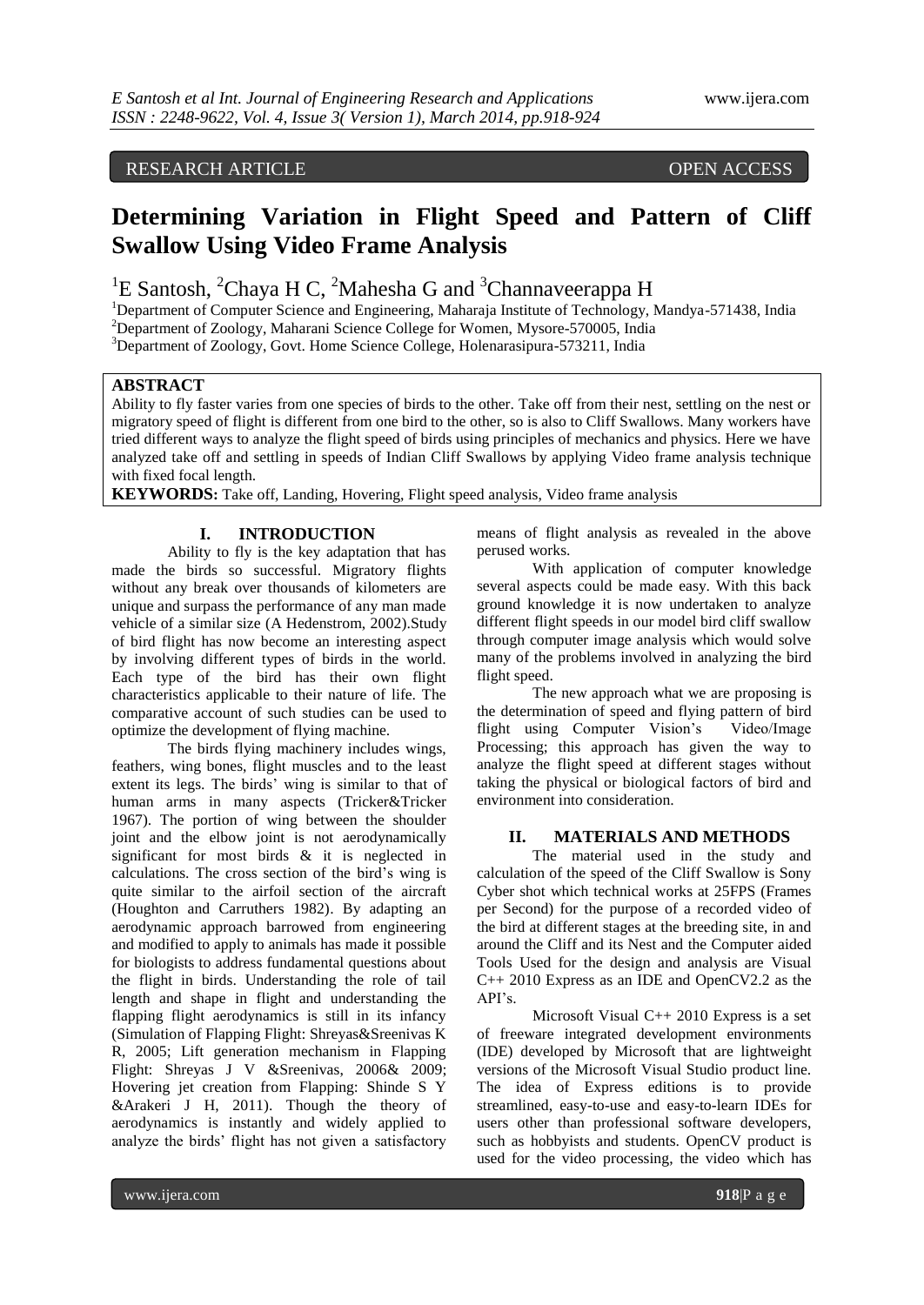been recorded through Sony Cyber Shot camera with 25fps. Using the functionality of Video/Image Processing through this tool the input video is processed to capture each frame and converted to be as individual JEPG images and using the Matrix Math function for the pixel counting or distance calculation of the object (Cliff Swallow in the image) from nth frame to  $(n+1)$ <sup>th</sup> frame.

## **III. OBSERVATION**

While studying about the physical behavior of Cliff Swallows during nesting and breeding the uniqueness in the Take-off mechanisms and the landing pattern on and off the nest was what without surprise motivated us to dedicate a study on the Pattern adopted by Cliff Swallows for Take-Off, Landing and Hovering. Specifically and technically all these flying and flight controlling features are used and adopted by Swallows for the purpose of

Identifying and landing on its nest which is one among approximately 1000 nests in a colony, a colony which exits as a cluster of nests.

The observations made in the physical behavior have brought few interesting facts about these Cliff Swallows which are projected in this paper.

The Cliff Swallows have a unique mechanism during the take-off from their nest, i.e. they shoot for flight in the air such a way that its speed develops from Zero to Maximum in 0.32fraction of second. The Mechanism used by these birds is an excellent way of using the gravity, where most of the birds lack this technique. The technique of using the gravity by making the body to fall towards downward pull of gravity and converting the downward movement or speed for the flight action as shown the Fig-01.



*Fig-01: Take-Off pattern of Cliff Swallows (A – Nest, B – Horizontal level axis at nest, C – Approximate Downfall level axis before takeoff, D – Approximate downfall length and E – Gravity Pull).*

The mechanism practiced by Cliff Swallows during landing is observed to be Horizontal Curved landing at the nest which follows immediately with Hovering. This Horizontal Curved pattern practiced by these birds is to decrease the speed from maximum to zero for safe and perfect landing at the target as shown in the Fig-02; here the target is the nest which it identifies its own nest during Hovering.



*Fig-02: Landing pattern of Cliff Swallows (A – Target (Nest), B – Straight direction to reach target).*

The pattern shown in Fig-02 is used by the Cliff Swallows with a horizontal bent curve for the landing at the nest, this type of landing is observed when the birds knows the target at flight. Whereas in some cases finding its nest (target) in the group of nearly 1000 nests is difficult at run to find its target at the travelling speed, hence as to encounter this

finding with target initially it hovers for 0.36 fraction of a second to identify the target. And once the target is found for landing it may not require to follow the Horizontal Curved Pattern landing as it would have already decreased the speed for hovering or while hovering.

The physical components of the bird - wing size, wing width, body length or weights have nothing to do with the speed measurement using computer image analysis. The speed of the Cliff Swallows is calculated at different stages of take-off from the nest, landing at the nest and speed maintained during/for hovering.

Digital Images are the composition of pixels as the basic component and hence the number of pixels depends upon the screen/image resolution and size, hence image in the digital world varies in its size which represents virtual real-world image with identical structure but not its size. Being aware of this fact we need to map the digital world entity (Pixel) to the real world entity (Centimeters) which is used to calculate the unit of distance respectively by mapping each Centimeters to number of pixels. The mapping is done using the same capture tool which was used to capture the flight of Cliff Swallow as well to project at some real-world object as shown Fig-03.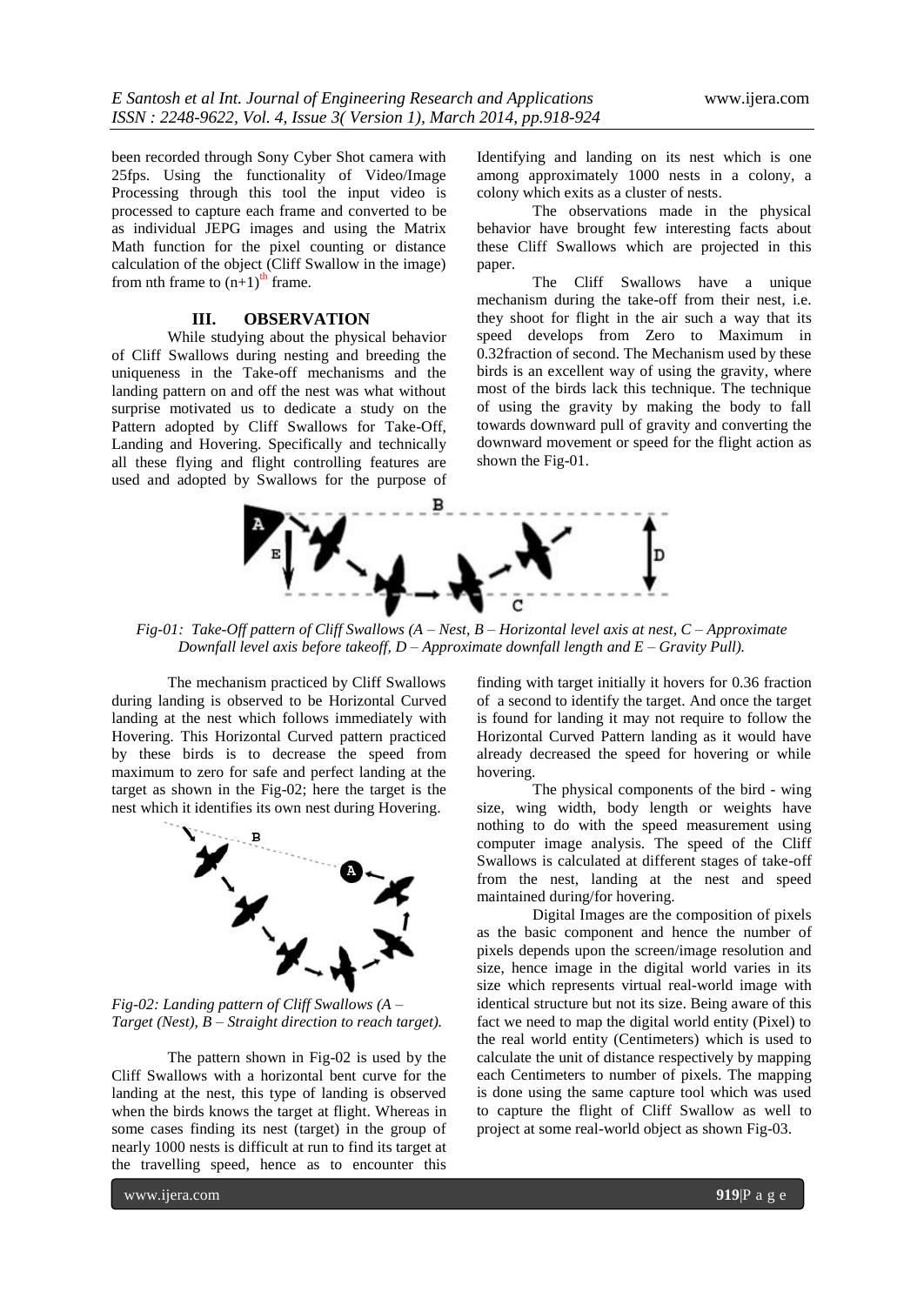

*Fig-03: Mapping Digital pixel to the real world length.*

Then the length of the target object in realworld was measured using Measurement tape which read to be 56cms from point A to point B as shown in Fig-03 and when the digital image which contains the same target object at the focal length, the same focal length with which the bird appears to be captured in the image was processed to know, that it maps to 254pixels from point A to point B of 56cms. Hence by this we know that 254pixel occupies 56cms, therefore to know the distance covered by each pixel we use the cross product formula.

 $254$ pixels =  $56$ cms  $1$ pixel =  $X$ cms After cross product we have,  $X = 56$ cms / 254 pixels **X = 0.221cms**

These processing and calculation shows that each pixel in digital world is mapped as 0.221cms in real-world. With this analyzed information we calculate the speed of Cliff Swallow at different stages of flight.

#### **Speed Calculating Mechanism using Images:**

A recorded video of bird flight is fed as the input to the video processing tool through which we

captured each frame and converted it to be images. Later these images were processed to know the position of the object / Cliff Swallow in the image using arrows or the bounding boxes as shown in the Fig-04,-05,-06 and -07.Byconsidering any two consecutive frames/images from the video and calculate the distance (number of pixels) moved by the bird from one frame to another frame. To calculate speed using the formula of speed (Speed  $=$ Distance / Time) we need distance (number of pixels) and the time (fps – Frames per Second, which 25FPS).

**Travelling near Nest:** Using the Frames shown in the Fig-04

By processing these frames we observed that the bird takes 5 frames to cross the complete frame which as resolution width of 720pixels, hence720pixels divide by 5 frames gives 144pixels travelled distance by bird in each frame.

144pixels X 25frames = 3600pixles per second Each pixel is mapped to 0.22cms.

3600pixels X 0.221cms = 795.6cms/sec

Hence, the speed of Cliff Swallow while travelling near the nest is approximately 795.6cms/sec or 17.8Miles/hr or 28.65Kms/hr.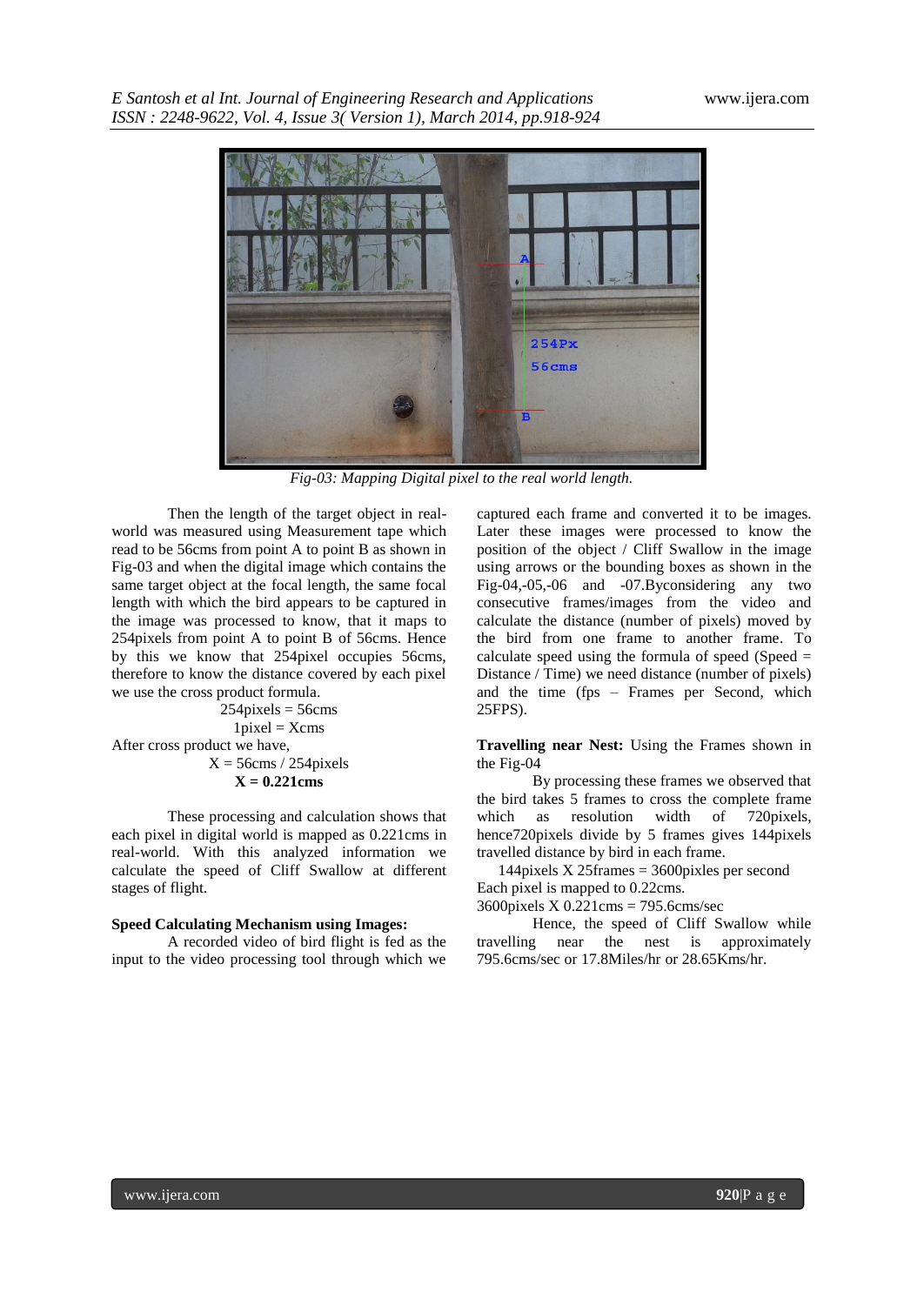

*Fig-04: 3 Set of 6 Frames showing birds using red colored arrow to cross the complete frame width.*

# **Speed at Take-Off from Nest:**

Using Frames shown in Fig-05 the speed are derived and listed in Table-01.



*Fig-05: Bird's take-off from Frame1 to Frame8 at slightly varying distance at different stages.*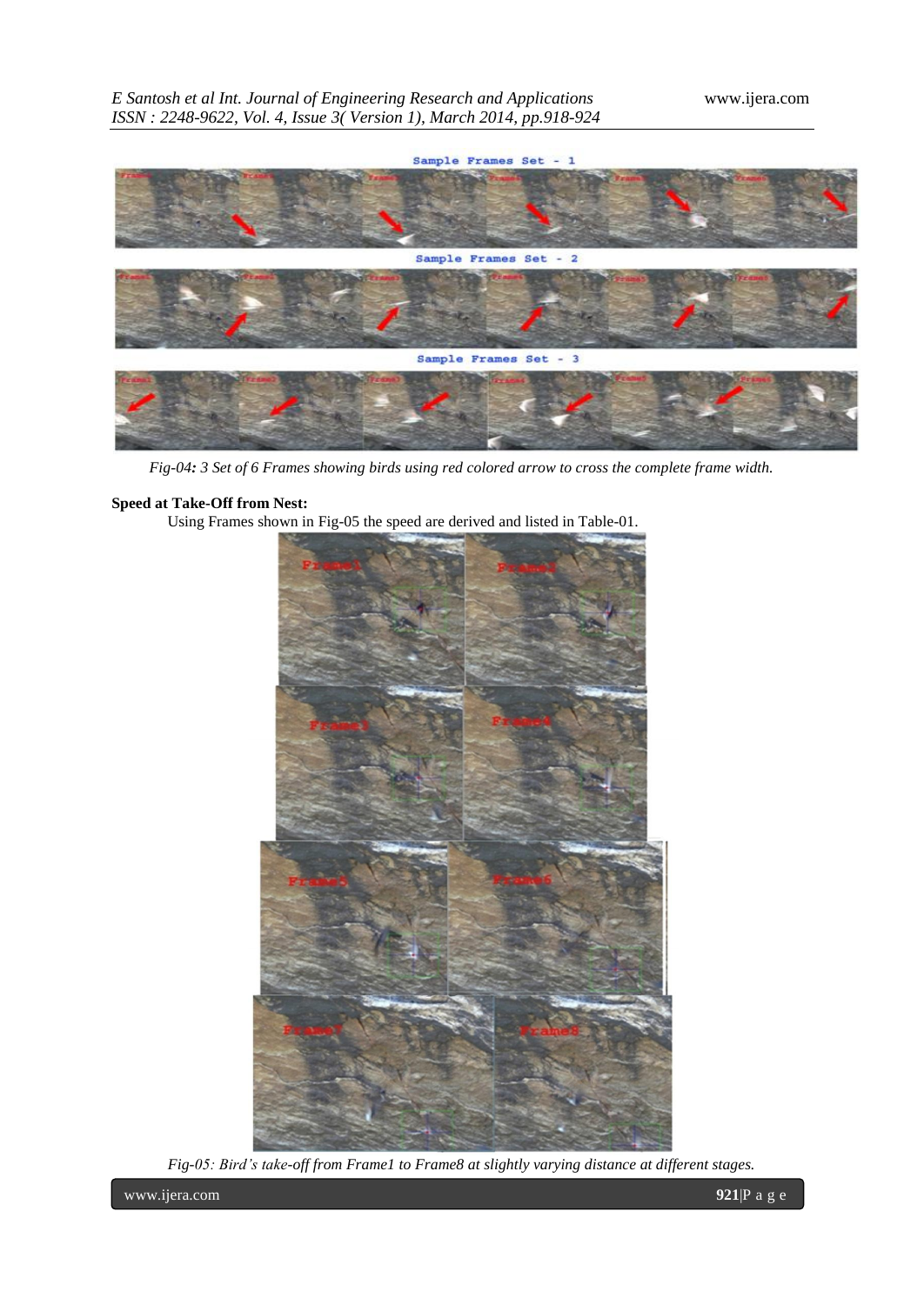|  | E Santosh et al Int. Journal of Engineering Research and Applications |
|--|-----------------------------------------------------------------------|
|  | ISSN: 2248-9622, Vol. 4, Issue 3(Version 1), March 2014, pp.918-924   |

| <b>Frame Number (n)</b> | <b>Pixels</b> | $X$ – Position in $Y$ – Position in<br><b>Pixels</b> | <b>Distance in Pixels</b><br>$(n to n+1)$ frames | Speed in Km/hr |
|-------------------------|---------------|------------------------------------------------------|--------------------------------------------------|----------------|
|                         | 350           | 190                                                  | $\Omega$                                         | 0.0            |
| $\overline{2}$          | 348           | 202                                                  | 12.17                                            | 2.422          |
| 3                       | 348           | 247                                                  | 45                                               | 8.95           |
| 4                       | 348           | 280                                                  | 33                                               | 6.57           |
|                         | 378           | 322                                                  | 51.61                                            | 10.27          |
| 6                       | 420           | 370                                                  | 63.78                                            | 12.69          |
|                         | 448           | 400                                                  | 41.04                                            | 8.17           |
| 8                       | 505           | 445                                                  | 74.52                                            | 14.83          |

*Table-01: Varying speeds during take-off from nest.*

# **Speed at Landing on Nest:**

Using Frames shown in Fig-06 the speed are derived and listed in Table-02.



*Fig-06: Bird's landing at nest from Frame1 to Frame15 at slightly varying distance at different stages.*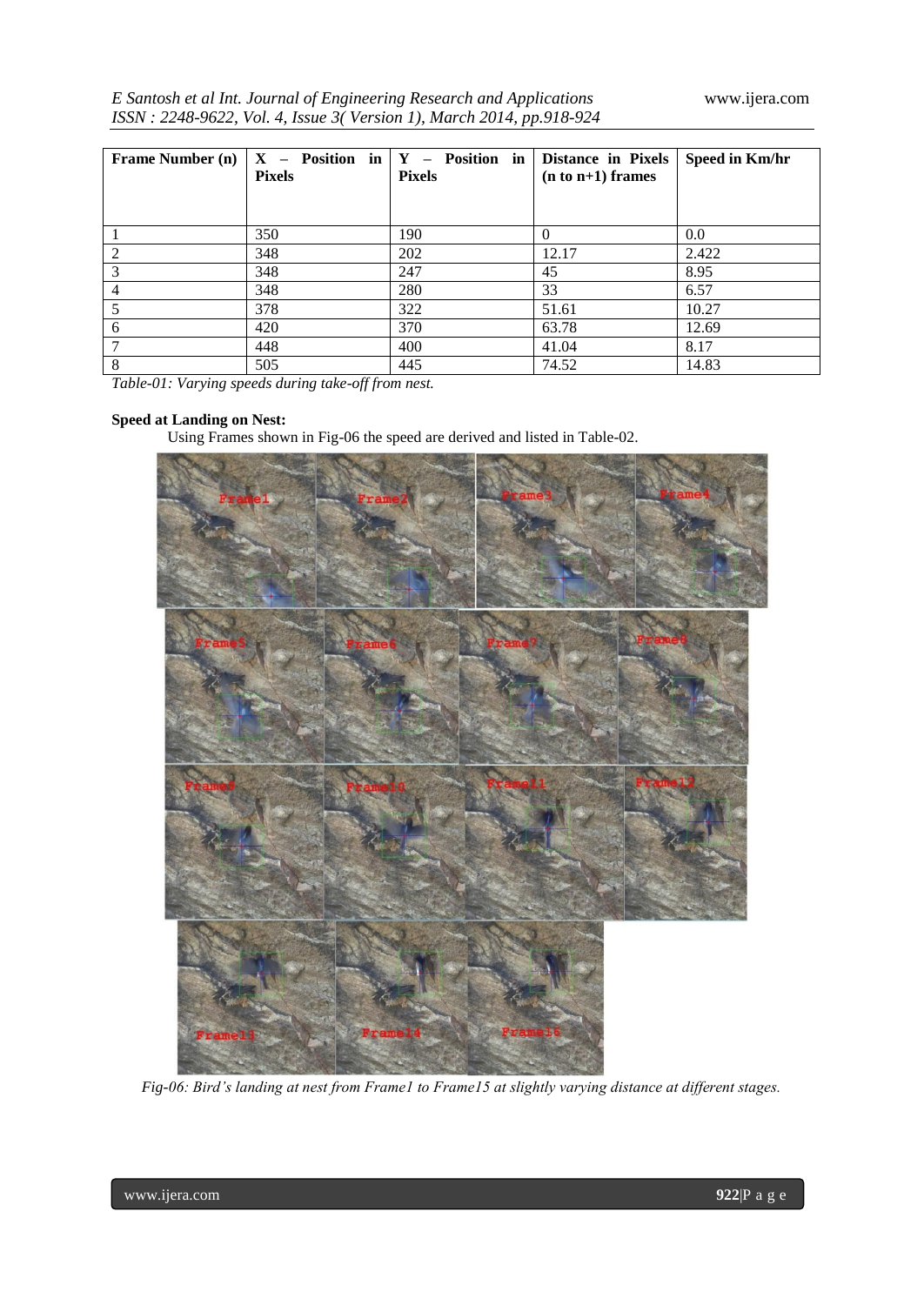| E Santosh et al Int. Journal of Engineering Research and Applications |  |  |
|-----------------------------------------------------------------------|--|--|
| ISSN : 2248-9622, Vol. 4, Issue 3(Version 1), March 2014, pp.918-924  |  |  |

| <b>Frame Number (n)</b> |               | $X$ – Position in $Y$ – Position in | Distance in Pixels  | Speed in Km/hr |
|-------------------------|---------------|-------------------------------------|---------------------|----------------|
|                         | <b>Pixels</b> | <b>Pixels</b>                       | $(n to n+1)$ frames |                |
| 1                       | 325           | 425                                 | $\Omega$            | $\Omega$       |
| $\overline{2}$          | 250           | 400                                 | 79.06               | 15.73          |
| 3                       | 230           | 360                                 | 44.72               | 8.9            |
| 4                       | 200           | 335                                 | 39.05               | 7.77           |
| 5                       | 185           | 300                                 | 38.08               | 7.58           |
| 6                       | 185           | 280                                 | 20                  | 3.98           |
| 7                       | 182           | 258                                 | 22.2                | 4.42           |
| 8                       | 189           | 235                                 | 24.04               | 4.78           |
| 9                       | 194           | 210                                 | 25.5                | 5.07           |
| 10                      | 203           | 172                                 | 39.05               | 7.77           |
| 11                      | 214           | 145                                 | 29.15               | 5.80           |
| 12                      | 218           | 120                                 | 25.32               | 5.04           |
| 13                      | 220           | 110                                 | 10.2                | 2.03           |
| 14                      | 218           | 107                                 | 3.61                | 0.72           |
| 15                      | 217           | 100                                 | $\boldsymbol{0}$    | $\overline{0}$ |

*Table-02: Varying speeds during landing at nest.*

# **Speed at Hovering near Nest:**

Using Frames shown in Fig-07 the speed are derived and listed in Table-03.



*Fig-07: Bird's hovering near nest from Frame1 to Frame14 at slightly small varying distance at different stages.*